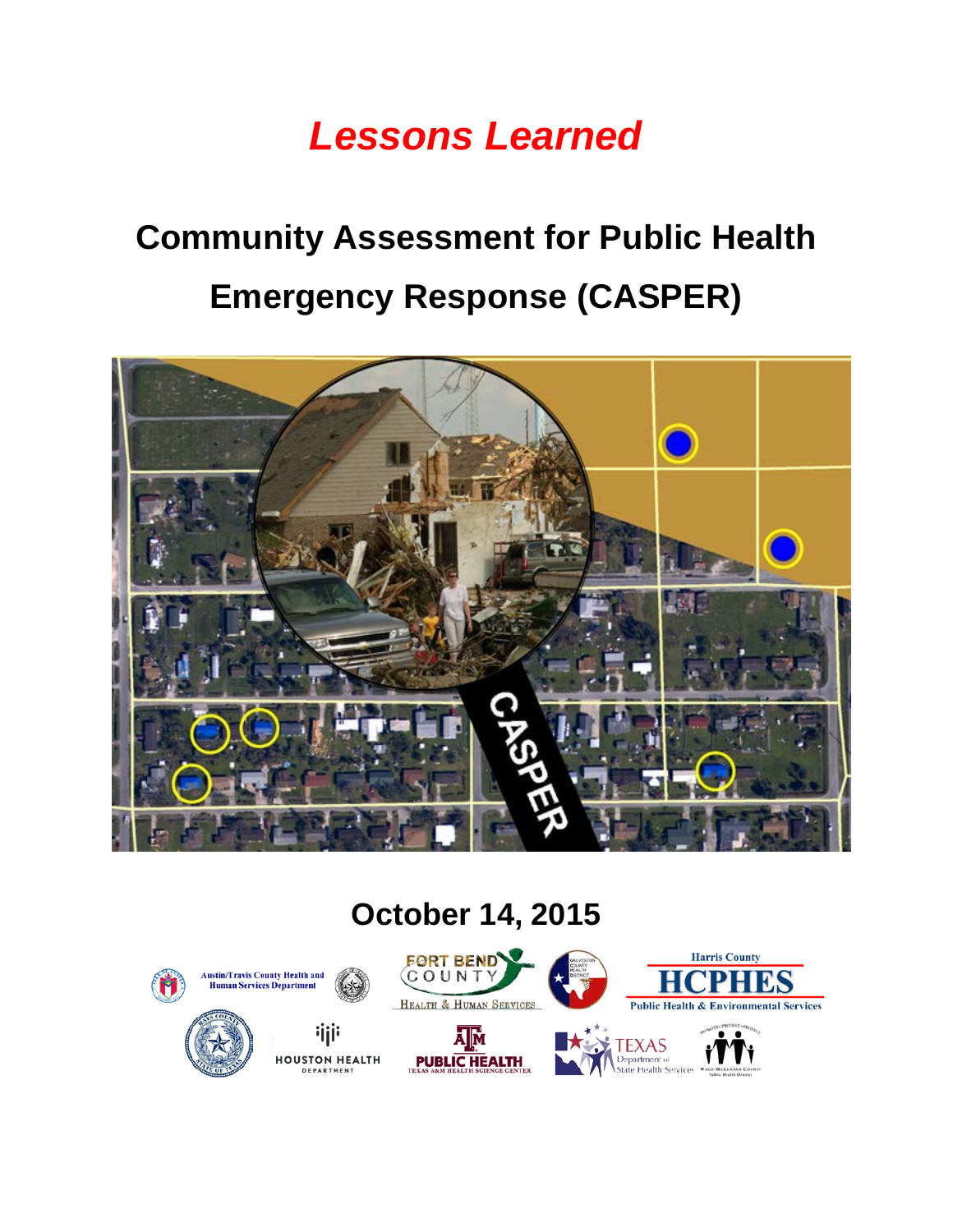

### *CASPER Lessons Learned*

#### Contributors:

- *Texas Department of State Health Services (DSHS)*
	- *Central Office (Austin)*
	- *Health Service Region 6/5*
	- *Health Service Region 7*
	- *Health Service Region 11*
- *Local Health Departments*
	- Austin-Travis County Health and Human Services Department
	- **Fort Bend County Health and Human Services**
	- **Galveston County Health District**
	- **Harris County Public Health and Environmental Services**
	- **Hays County Health Department**
	- **Houston Health Department**
	- Waco-McLennan County Public Health District
- *Texas A & M University, School of Public Health*

Community Assessment for Public Health Emergency Response, or CASPER, is a public health response and planning tool. It can provide situational awareness to public health and emergency management officials to strengthen disaster response, assist with public health preparedness planning efforts, and identify routine public health issues.

CASPER involves interviewing people in sampled households about their public health needs and issues; these are door-to-door household surveys. CASPER rapidly obtains information using a quick, reliable, and accurate technique (typical goal is 210 household interviews in a few days) and can be conducted in both disaster and nondisaster settings. A disaster response CASPER can be planned in as little as three days; a non-disaster CASPER will typically be planned over a two to three month period. Non-disaster CASPERs can be used to train staff on assessment techniques and operations in a less-stressful setting and can also be used to train and exercise on operating within an incident command structure. Examples of the uses of CASPER data include: providing information to support funding of projects (e.g. building new roads in Bastrop), strengthening messaging (e.g., enhanced health education on carbon monoxide poisoning in Galveston), and future planning (e.g., developing plans for pet shelters and education on the pet preparedness in Fort Bend County).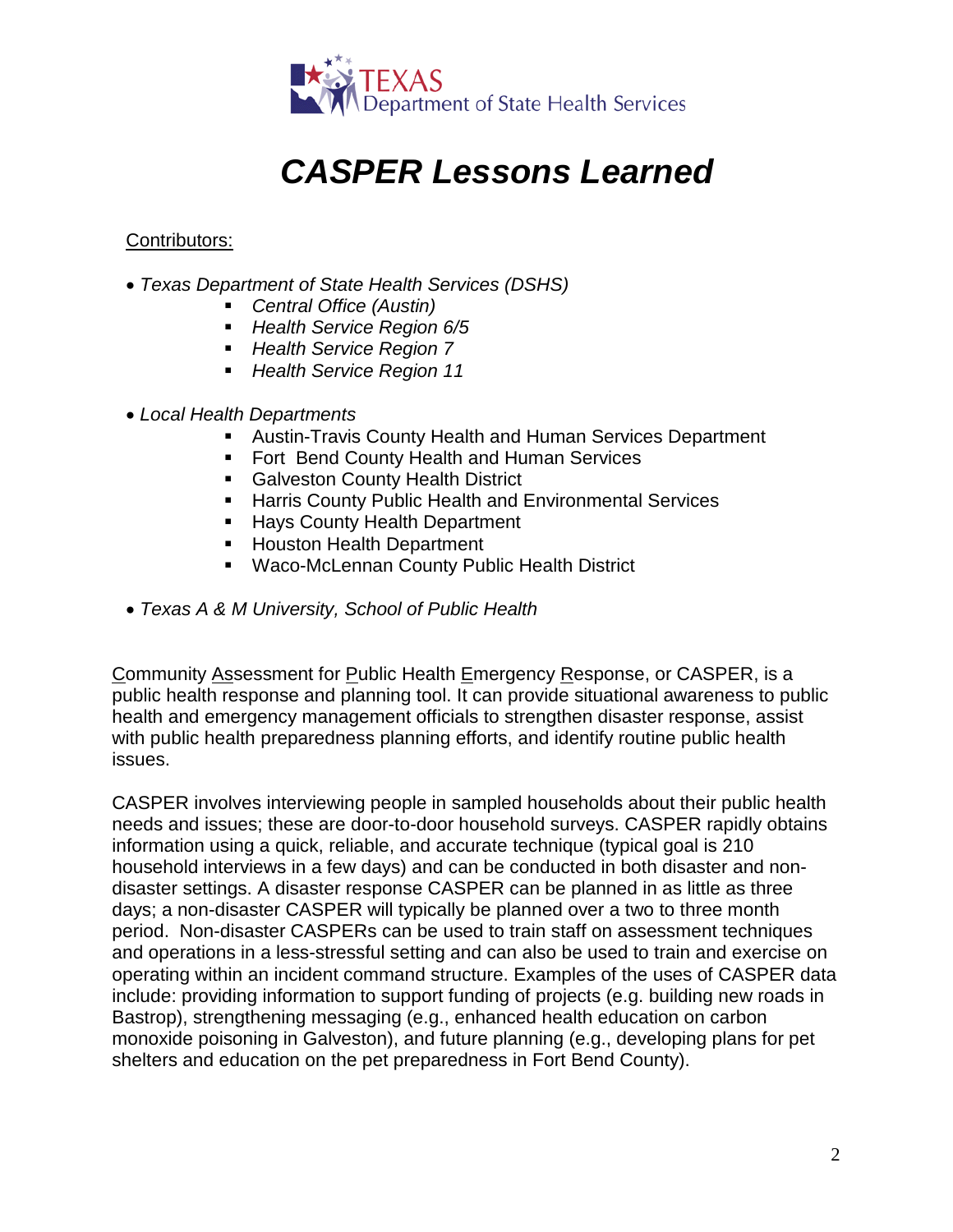Over the last decade in Texas, multiple local health departments and DSHS Health Service Regions have conducted CASPERs in their jurisdictions. This document identifies high level lessons they have learned and want to share that may assist other agencies interested in conducting CASPERs. It is hoped that this shared knowledge, as a complement to the Centers for Disease Control and Prevention (CDC) CASPER toolkit,<sup>1</sup> will benefit and enlarge the CASPER community-of-practice in Texas.

The toolkit provides detailed guidelines for public health staff conducting a CASPER and identifies four general phases: 1) preparing for the CASPER, 2) conducting the CASPER, 3) analyzing the data, and 4) writing the report and sharing the results.

| <b>Phase 1. Preparing for a CASPER</b> |                                                                                                                                                                                                                                                                                                                                                                                                                                                                                                                                                                                                                                                                                                                                                                                                                                                                           |  |
|----------------------------------------|---------------------------------------------------------------------------------------------------------------------------------------------------------------------------------------------------------------------------------------------------------------------------------------------------------------------------------------------------------------------------------------------------------------------------------------------------------------------------------------------------------------------------------------------------------------------------------------------------------------------------------------------------------------------------------------------------------------------------------------------------------------------------------------------------------------------------------------------------------------------------|--|
| Category                               | Shared Knowledge/Lessons Learned                                                                                                                                                                                                                                                                                                                                                                                                                                                                                                                                                                                                                                                                                                                                                                                                                                          |  |
| Objectives                             | Developing clear objectives, focused on local needs,<br>$\bullet$<br>are critical to ensuring a successful assessment<br>Inform local officials (e.g., county judge, emergency<br>$\bullet$<br>management coordinator) and solicit input on<br>objectives                                                                                                                                                                                                                                                                                                                                                                                                                                                                                                                                                                                                                 |  |
| Costs                                  | CASPER methods and techniques are ideal for<br>$\bullet$<br>providing reliable health information more quickly<br>and at less cost than other epidemiologic methods<br>(e.g., telephone surveys) and are uniquely suited for<br>disaster-related public health assessments<br>Costs for conducting a CASPER will vary based on<br>$\bullet$<br>many factors: the objectives and availability of<br>local/in-house resources (e.g., staff time, vehicles).<br>Ideally, in-house staff time is available to develop the<br>objectives, develop the sampling approach, produce<br>the maps, find the volunteers to be on the field<br>teams, provide the training, enter the data, and write<br>the report. Recognizing that expenses vary on many<br>factors, costs for supplies, food, lodging, and rental<br>vehicles may (estimate) range between \$3,000 and<br>\$7,500 |  |
| Timing the assessment                  | Knowing and engaging the community is crucial. In<br>$\bullet$<br>non-disaster CASPERs, conduct the assessment<br>when you anticipate residents are going to be home<br>(e.g., during weekdays, from 3 - 7pm; during<br>weekends, start after 9:30 am)<br>Avoid scheduling non-disaster CASPERs during<br>$\bullet$<br>potential competing community activities (e.g.,<br>festivals, school vacations) and during predicted<br>weather patterns (e.g., extreme heat, rainy, and<br>hurricane seasons)<br>For disaster-related CASPERs, it is important to<br>engage emergency management and to consider                                                                                                                                                                                                                                                                  |  |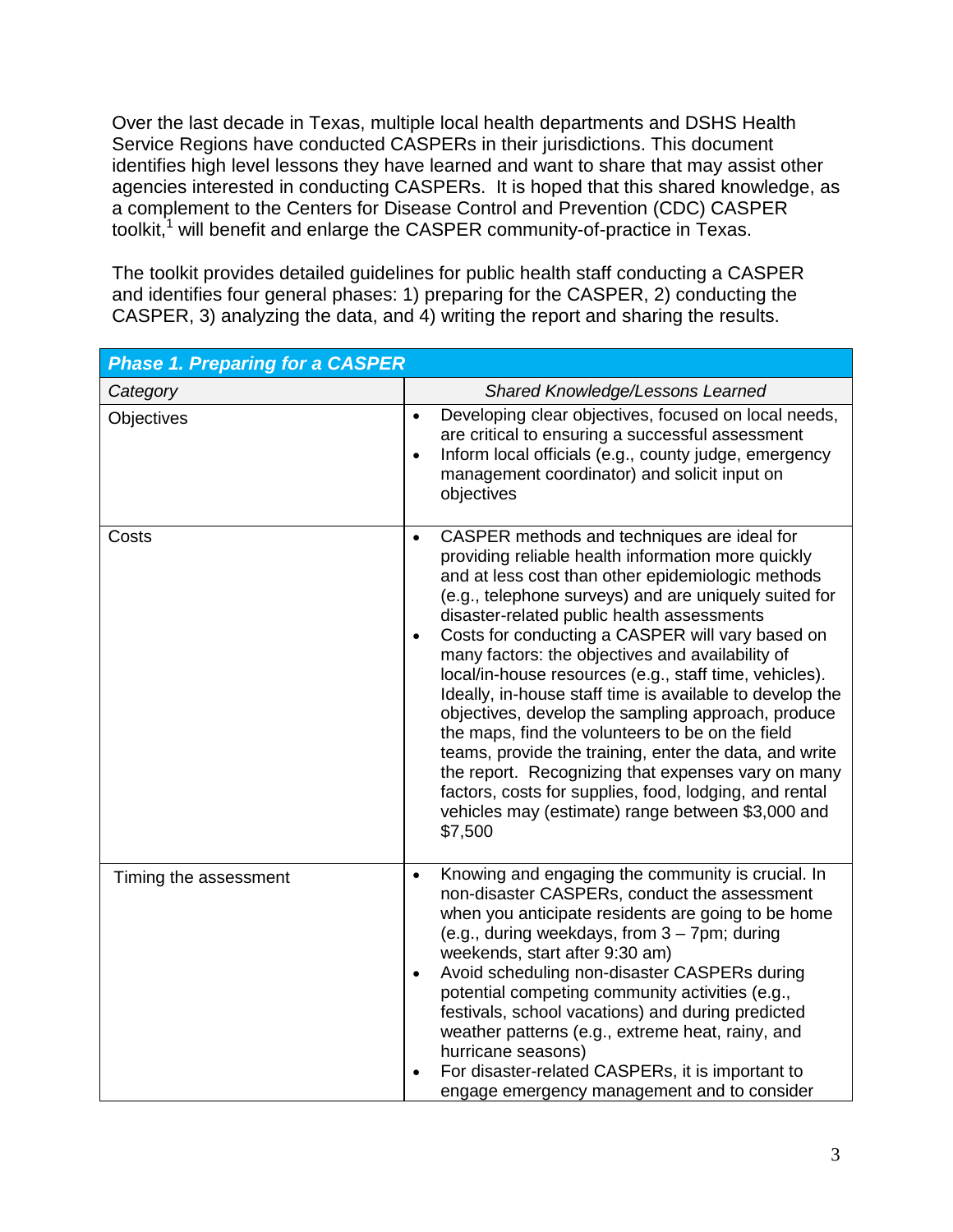|                     | when it is safe to enter the affected disaster areas;<br>the assessment may be timed when residents have<br>been allowed back into their homes after an<br>evacuation order or after disaster threats have ended                                                                                                                                                                                                                                                                                                                                                                                                                                                                                                                                                                        |
|---------------------|-----------------------------------------------------------------------------------------------------------------------------------------------------------------------------------------------------------------------------------------------------------------------------------------------------------------------------------------------------------------------------------------------------------------------------------------------------------------------------------------------------------------------------------------------------------------------------------------------------------------------------------------------------------------------------------------------------------------------------------------------------------------------------------------|
| Sampling approach   | The CASPER sampling method is flexible and is<br>$\bullet$<br>tailored to meet objectives of each incident<br>Sampling at the census block level is ideal<br>٠<br>For rural areas, with known low number of housing<br>$\bullet$<br>units per cluster, it is appropriate to adjoin census<br>blocks to create larger clusters for the sampling<br>frame<br>In selected clusters with large number of housing<br>$\bullet$<br>units, it is appropriate to identify approximate sub-<br>areas for the systematic sampling to occur<br>Visiting selected clusters ("ground truthing") prior to<br>$\bullet$<br>deploying field teams is ideal to identify potential<br>sampling issues/obstacles (e.g., gated communities,<br>apartment buildings, stray animals)                          |
| Cluster maps        | Generating an overall cluster map and individual<br>$\bullet$<br>cluster maps is ideal<br>Generating three maps (i.e., google earth image,<br>$\bullet$<br>static street view, and directions from base camp to<br>selected cluster) per selected cluster with details<br>(e.g., street names, landmarks,) is optimal<br>It is ideal to print two overall cluster maps for base<br>$\bullet$<br>camp<br>Providing training to field teams on how to read<br>$\bullet$<br>these maps is critical                                                                                                                                                                                                                                                                                         |
| Survey and database | Utilize past CASPER surveys as a guide in<br>$\bullet$<br>developing survey questions<br>Develop the survey using appropriate level language<br>$\bullet$<br>and include versions in the languages prominent in<br>the sampling area; pretest the survey on a focus<br>group (e.g., coworkers or residents from a similar<br>community)<br>Realistically explore whether paper or electronic<br>$\bullet$<br>(e.g., tablets, phones) data collection is feasible;<br>individuals should have prior knowledge and<br>experience in using tablets and phones<br>Create a database using software people know how<br>$\bullet$<br>to use, especially those staff that will be entering<br>data<br>Plan for how the data will be analyzed and used<br>$\bullet$<br>when designing questions |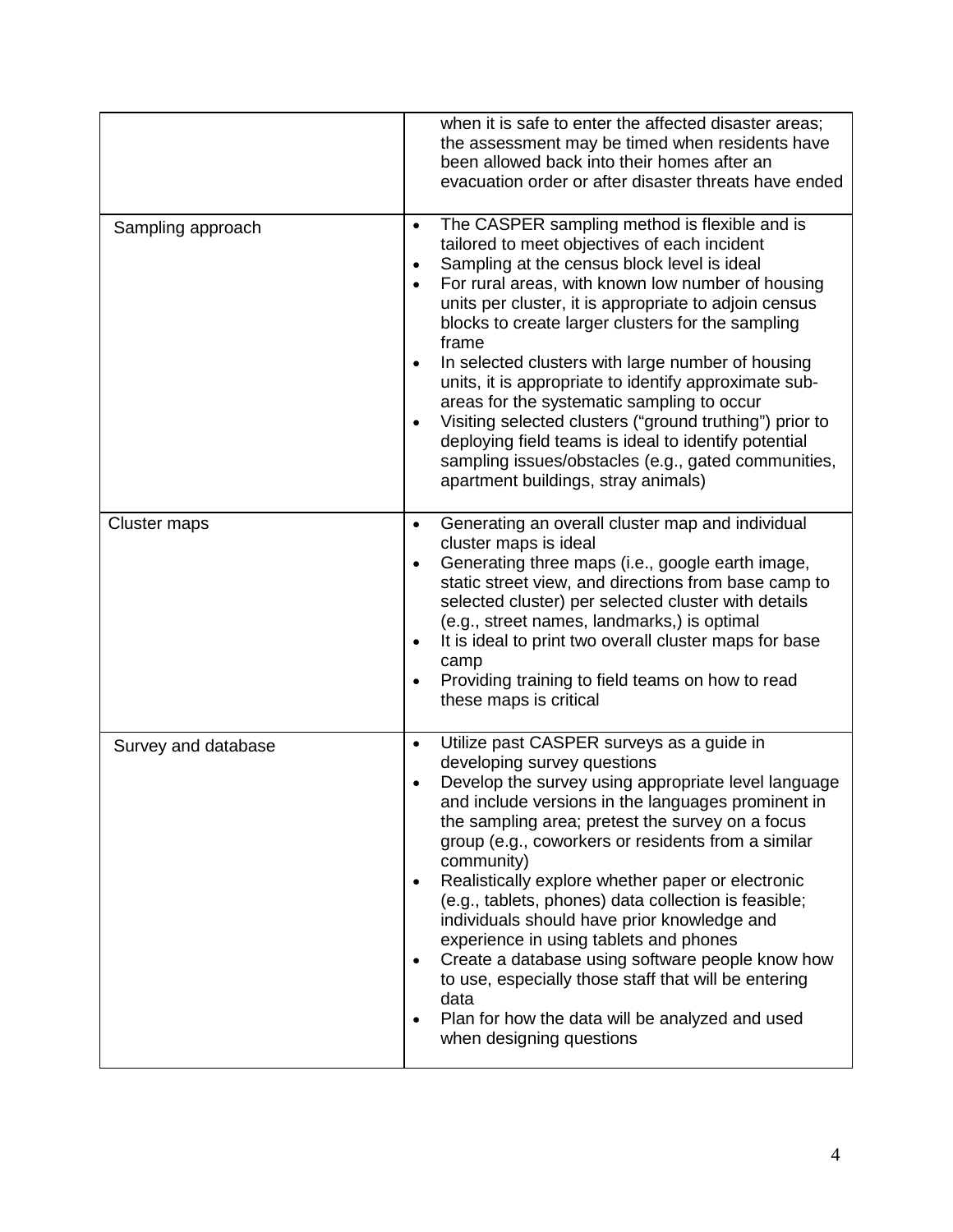| Organizational structure | Using Incident Command Structure is optimal but<br>$\bullet$<br>any organizational approach with assigned and<br>structured roles is appropriate                                                                                                                                                                                                                                                                                                                                                                                                                                                                                                                                                                                                                                                                                                                                                                                                                                                                                                             |
|--------------------------|--------------------------------------------------------------------------------------------------------------------------------------------------------------------------------------------------------------------------------------------------------------------------------------------------------------------------------------------------------------------------------------------------------------------------------------------------------------------------------------------------------------------------------------------------------------------------------------------------------------------------------------------------------------------------------------------------------------------------------------------------------------------------------------------------------------------------------------------------------------------------------------------------------------------------------------------------------------------------------------------------------------------------------------------------------------|
| Field assessment teams   | Recommend 10 field teams; 15 is optimal<br>$\bullet$<br>Must have at least two persons per team<br>$\bullet$<br>Pair experienced teams members with less<br>$\bullet$<br>experienced members; pair according to needed<br>language and interviewing skills<br>Ideal to have field teams knowledgeable about or<br>$\bullet$<br>from the community<br>Ideal to have health department staff with field<br>$\bullet$<br>experience (e.g., health inspectors, animal control<br>officers, mosquito control staff) part of the field teams<br>Recruitment of motivated, committed volunteers from<br>$\bullet$<br>partner agencies critical; volunteers could come from<br>local Medical Reserve Corps, local universities,<br>CERT, etc.<br>People volunteering for the field portion should be<br>$\bullet$<br>pre-screened for health and safety issues; field work<br>is not for everyone<br>Assign experienced field teams to more challenging<br>$\bullet$<br>selected clusters (e.g., remote, potential safety<br>issues, large number of surveys needed) |
| Training                 | At least three hours of Just in Time training prior to<br>$\bullet$<br>the assessment is essential<br>Provide enough time to go over the sampling (e.g.,<br>$\bullet$<br>selecting households in the selected cluster), survey<br>(e.g., questions, skip patterns), tracking form,<br>logistics, and command structure<br>Solicit the participation of animal control and local<br>$\bullet$<br>enforcement officers to identify potential safety<br>concerns<br>Train on safety plans<br>$\bullet$<br>Train on communication methods (e.g., cell, radio)<br>$\bullet$<br>Train on the importance of the check-in and check-<br>out process                                                                                                                                                                                                                                                                                                                                                                                                                  |
| <b>Supplies</b>          | Pre-identify the appropriate health education<br>$\bullet$<br>materials to distribute; reach out to other local<br>agencies to identify potential materials to distribute;<br>ensure materials in appropriate language<br>Prepared/standardized materials from outside<br>$\bullet$<br>organizations should be pre-screened to ensure<br>consistent messaging<br>Allow enough time to copy/print at least 250 copies<br>$\bullet$<br>of health education materials for distribution to<br>households                                                                                                                                                                                                                                                                                                                                                                                                                                                                                                                                                         |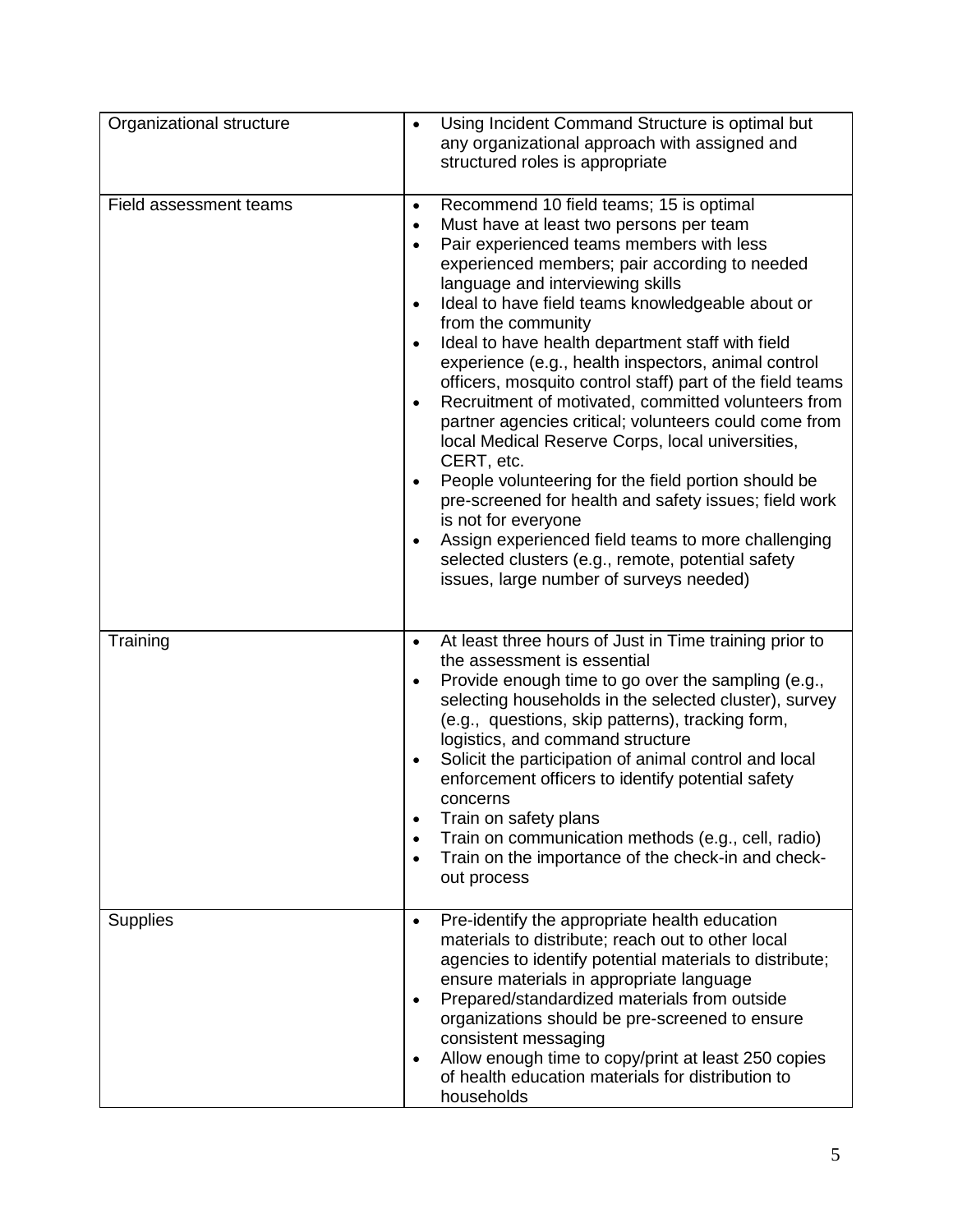|                                        | Optimal if you have plastic tote boxes or other<br>$\bullet$<br>containers for all supplies (i.e., survey forms, health<br>education materials) needed for each field team                                                                                                                                                                                                                                                                                                                                                                               |
|----------------------------------------|----------------------------------------------------------------------------------------------------------------------------------------------------------------------------------------------------------------------------------------------------------------------------------------------------------------------------------------------------------------------------------------------------------------------------------------------------------------------------------------------------------------------------------------------------------|
| Local officials and media notification | Solicit participation from law enforcement to ensure<br>$\bullet$<br>they are aware of a CASPER being conducted in the<br>community and they can make security<br>recommendations if necessary<br>Inform the media that the assessment is planned so<br>$\bullet$<br>that the community will be aware that public health<br>teams may be in their neighborhood                                                                                                                                                                                           |
| <b>Communication methods</b>           | Identify potential multiple communication methods<br>$\bullet$<br>(e.g., cell, radio) for field teams<br>Instruct teams to report to command center at pre-<br>$\bullet$<br>determined times to ensure safety, report on<br>progress, and address any potential field issues<br>A mid-day in person check-in can be helpful to<br>$\bullet$<br>monitor progress and team concerns                                                                                                                                                                        |
| Base camp, food and water              | Planning early and confirming arrangements for the<br>$\bullet$<br>location of base camp is essential<br>Ensure that wireless equipment is available at base<br>$\bullet$<br>camp<br>Providing meals for the teams is optimal, either<br>$\bullet$<br>through provided lunches or food coupons for<br>restaurants in the area<br>Providing water and snacks is essential to keep<br>$\bullet$<br>teams hydrated and nourished during the<br>assessment                                                                                                   |
| <b>Technical assistance</b>            | DSHS regional and central (Austin) offices offer<br>$\bullet$<br>exceptional remote or on-site technical assistance to<br>local health departments in all CASPER phases and<br>facets of their community assessment<br>Local health departments are encouraged to use<br>$\bullet$<br>these DSHS resources to accelerate their CASPER<br>planning and increase the potential success of their<br>assessment<br>Requesting DSHS resources in a disaster setting<br>$\bullet$<br>should follow the normal emergency management<br>resource request process |
| <b>Phase 2. Conducting the CASPER</b>  |                                                                                                                                                                                                                                                                                                                                                                                                                                                                                                                                                          |
| Category                               | Shared Knowledge/Lessons Learned                                                                                                                                                                                                                                                                                                                                                                                                                                                                                                                         |
| Operations                             | Setting up base camp near survey area is optimal<br>$\bullet$<br>Two to three days of data collection is optimal<br>$\bullet$<br>Monitor teams' progress; set up situation board at                                                                                                                                                                                                                                                                                                                                                                      |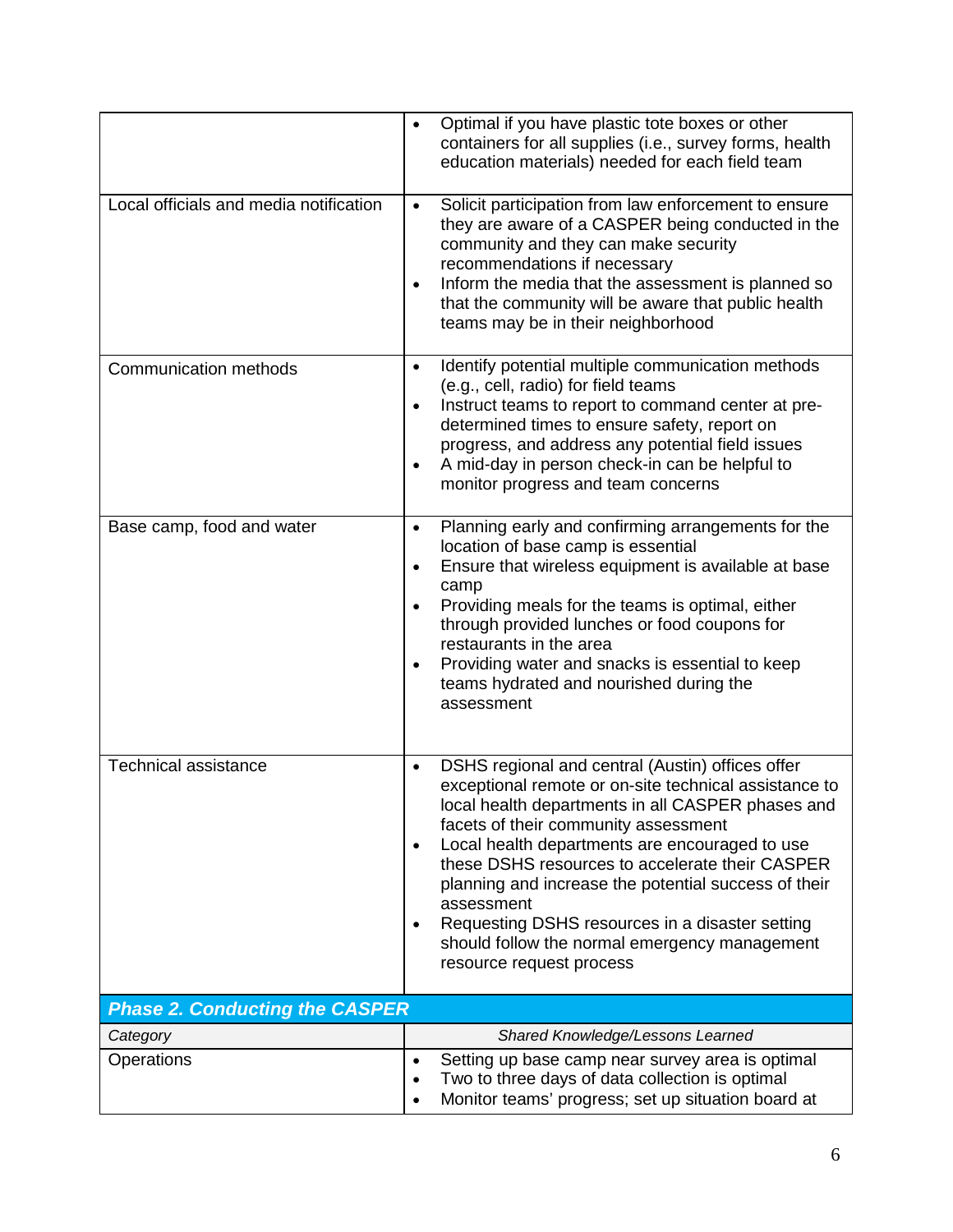|                                    | the base camp to track number of interviews<br>completed, number of houses approached, and<br>identify safety issues<br>Deploying a logistics person to the field to address<br>$\bullet$<br>logistical issues (e.g., inoperable radio) experienced<br>by the field teams is optimal<br>Stress to team the need to review completed surveys<br>$\bullet$<br>and tracking sheets for accuracy while in the field<br>Conduct a general "hotwash" prior to demobilization;<br>$\bullet$<br>this "hotwash" will provide input from all participants<br>on how the assessment went; in addition, conducting<br>a "hotwash" of every interview team when they return<br>to the base camp will yield insights on what residents<br>told the team, what the resident asked of our teams,<br>and how the assessment went<br>Sending a web-based evaluation survey to all<br>$\bullet$<br>CASPER command and field staff a few days after<br>the CASPER is ideal and yields rich information on<br>how the assessment went<br>Pre-identifying at least two data entry staff is optimal<br>$\bullet$<br>Data entry can begin during the CASPER as field<br>$\bullet$<br>teams are finishing clusters/interviews, allowing data<br>entry personnel to ask questions of the teams if<br>necessary |
|------------------------------------|--------------------------------------------------------------------------------------------------------------------------------------------------------------------------------------------------------------------------------------------------------------------------------------------------------------------------------------------------------------------------------------------------------------------------------------------------------------------------------------------------------------------------------------------------------------------------------------------------------------------------------------------------------------------------------------------------------------------------------------------------------------------------------------------------------------------------------------------------------------------------------------------------------------------------------------------------------------------------------------------------------------------------------------------------------------------------------------------------------------------------------------------------------------------------------------------------------------------------------------------------------------------------------------|
| Communications                     | Through the use of team captains and span of<br>$\bullet$<br>control, maintain communication (e.g., radio, cell,<br>text messaging) with the teams while they are in the<br>field<br>Encourage the use of social media (e.g., Facebook,<br>$\bullet$<br>Instagram) before and during the CASPER on<br>city/county webpages, and local news to increase<br>awareness to the public, to reduce suspicion, and to<br>keep field teams engaged                                                                                                                                                                                                                                                                                                                                                                                                                                                                                                                                                                                                                                                                                                                                                                                                                                           |
| <b>Phase 3. Analyzing the Data</b> |                                                                                                                                                                                                                                                                                                                                                                                                                                                                                                                                                                                                                                                                                                                                                                                                                                                                                                                                                                                                                                                                                                                                                                                                                                                                                      |
| Category                           | Shared Knowledge/Lessons Learned                                                                                                                                                                                                                                                                                                                                                                                                                                                                                                                                                                                                                                                                                                                                                                                                                                                                                                                                                                                                                                                                                                                                                                                                                                                     |
| Data analysis                      | Data analysis can be time consuming so having a<br>$\bullet$<br>strong data analyst who understands the CASPER<br>process and part of the survey development is a<br>definite advantage<br>Prior to analysis, data should be cleaned to identify<br>٠<br>outliers or extreme values<br>Epi Info can be used to conduct weighted analysis to<br>$\bullet$<br>account for the probability of selection; more<br>information is available in the CDC CASPER toolkit<br>(pages 38-43)                                                                                                                                                                                                                                                                                                                                                                                                                                                                                                                                                                                                                                                                                                                                                                                                    |